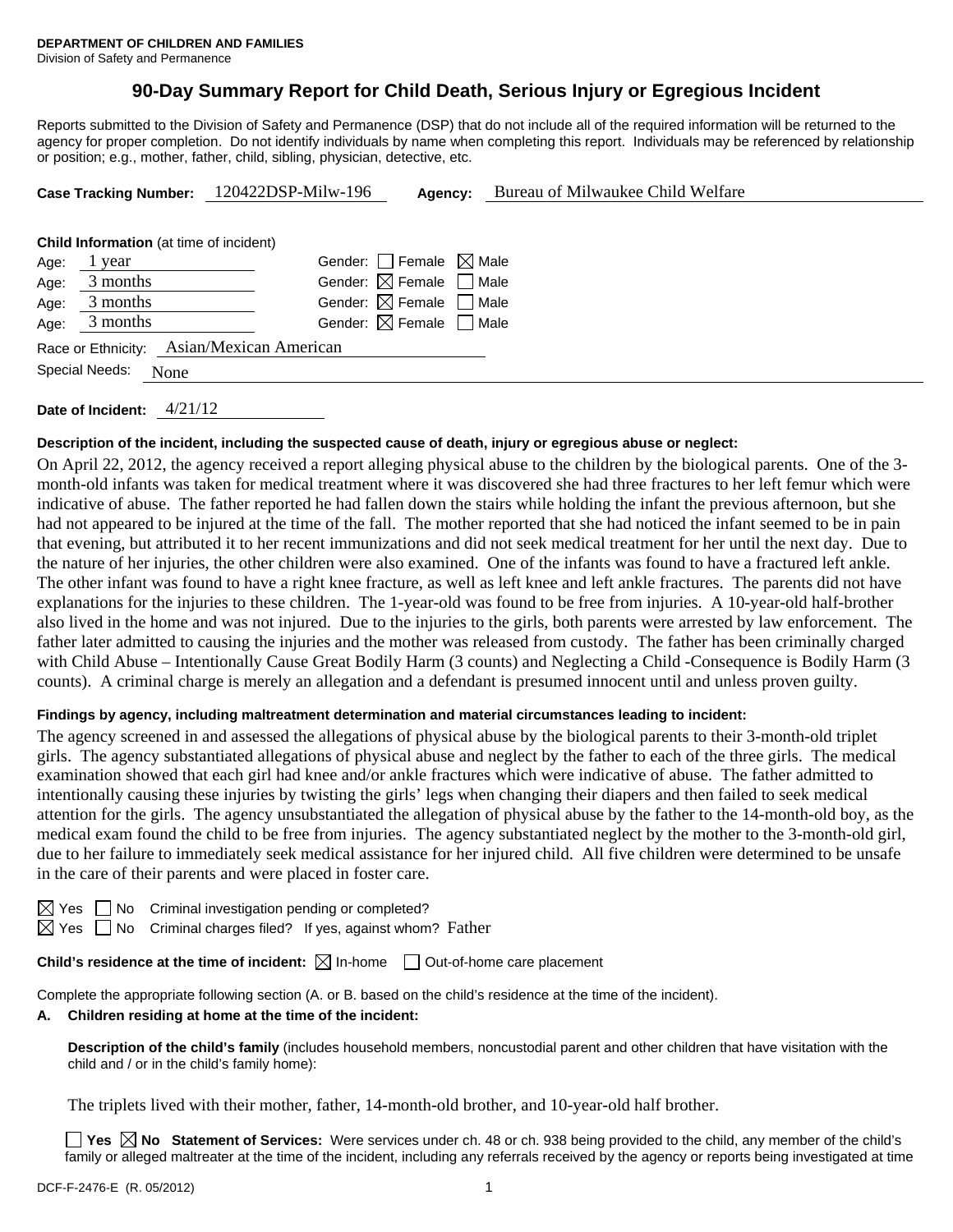#### of incident?

# **If "Yes", briefly describe the type of services, date(s) of last contact between agency and recipient(s) of those services, and the person(s) receiving those services:**

N/A

**Summary of all involvement in services as adults under ch. 48 or ch. 938 by child's parents or alleged maltreater in the previous five years:** (Does not include the current incident.) None

**Summary of actions taken by the agency under ch. 48, including any investigation of a report or referrals to services involving the child, any member of the child's family living in this household and the child's parents and alleged maltreater.** (Does not include the current incident.)

(Note: Screened out reports listed in this section may include only the date of the report, screening decision, and if a referral to services occurred at Access. Reports that do not constitute a reasonable suspicion of maltreatment or a reason to believe that the child is threatened with harm are not required to be screened in for an initial assessment, and no further action is required by the agency.)

On 2/22/12 a referral alleging neglect by the mother to her 10-year-old son, 11-month-old son, and 1-month-old triplet daughters was screened out as No Threatened Harm or Maltreatment.

### **Summary of any investigation involving the child, any member of the child's family and alleged maltreater conducted under ch. 48 or ch. 938 and any services provided to the child and child's family since the date of the incident:**

The agency screened in and assessed the allegations of physical abuse by the biological parents to their 3-month-old triplet girls. The agency substantiated allegations of physical abuse and neglect by the father to each of the three girls. The medical examination showed that each girl had knee and/or ankle fractures which were indicative of abuse. The father admitted to intentionally causing these injuries and then failed to seek medical attention for the girls. The agency unsubstantiated the allegation of physical abuse by the father to the 14-month-old boy, as the medical exam found the child to be free from injuries. The agency substantiated neglect by the mother to the 3-month-old girl, due to her failure to immediately seek medical assistance for her injured child. All five children were determined to be unsafe and taken into temporary physical custody on 4/23/12. A petition was filed in court and the children were determined to be Children in Need of Protection and Services on 4/25/12. The children are currently in out-of-home care and the family continues to receive ongoing case management services.

# **B. Children residing in out-of-home (OHC) placement at time of incident:**

**Description of the OHC placement and basis for decision to place child there:** 

## **Description of all other persons residing in the OHC placement home:**

**Licensing history:** Including type of license, duration of license, summary of any violations by licensee or an employee of licensee that constitutes a substantial failure to protect and promote the welfare of the child.

| Summary of any actions taken by agency in response to the incident: (Check all that apply.) |                                                      |  |                                                   |  |  |
|---------------------------------------------------------------------------------------------|------------------------------------------------------|--|---------------------------------------------------|--|--|
| $\boxtimes$                                                                                 | Screening of Access report                           |  | Attempted or successful reunification             |  |  |
| $\overline{\Xi}$                                                                            | Protective plan implemented                          |  | Referral to services                              |  |  |
|                                                                                             | Initial assessment conducted                         |  | Transportation assistance                         |  |  |
|                                                                                             | Safety plan implemented                              |  | Collaboration with law enforcement                |  |  |
| N<br>M                                                                                      | Temporary physical custody of child                  |  | Collaboration with medical professionals          |  |  |
|                                                                                             | Petitioned for court order / CHIPS (child in need of |  | Supervised visitation                             |  |  |
|                                                                                             | protection or services                               |  | Case remains open for services                    |  |  |
|                                                                                             | Placement into foster home                           |  | Case closed by agency                             |  |  |
|                                                                                             | Placement with relatives                             |  | Initiated efforts to address or enhance community |  |  |
| $\boxtimes$                                                                                 | Ongoing Services case management                     |  | collaboration on CA/N cases                       |  |  |
|                                                                                             |                                                      |  | Other (describe):                                 |  |  |

## **FOR DSP COMPLETION ONLY:**